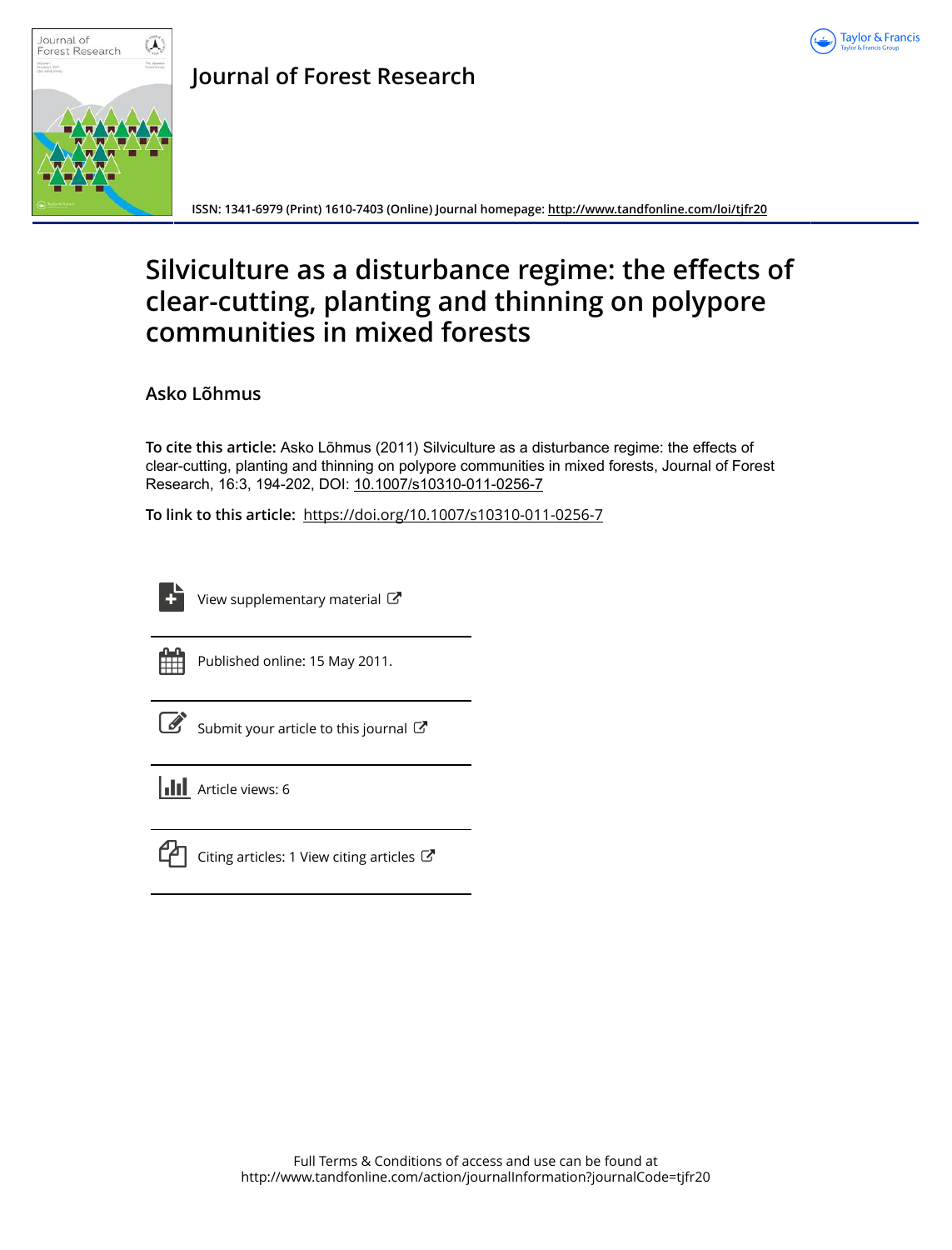SPECIAL FEATURE: ORIGINAL ARTICLE Approaches for forest disturbances studies:

natural variability and tree regeneration

# Silviculture as a disturbance regime: the effects of clear-cutting, planting and thinning on polypore communities in mixed forests

Asko Lõhmus

Received: 1 May 2010 / Accepted: 14 January 2011 / Published online: 15 May 2011 - The Japanese Forest Society and Springer 2011

Abstract The structure of modern forest landscapes is profoundly affected by human-caused disturbances, particularly forest management; however, the effects and prospects of individual silvicultural techniques are insufficiently understood. This study distinguishes the effects of clear-cutting, planting and thinning on species richness and community composition of polypore fungi. In 2008–2009, 181 forest compartments (ranging from naturally regenerated deciduous stands to planted Picea abies stands and 0–137 years post clear-cutting) were explored in a hemiboreal landscape subjected to even-aged management. Altogether 104 polypore species were recorded. For species richness, time since clear-cutting was the most influential factor at both stand and landscape scales, followed by thinning. Clear-cuts had distinct polypore communities (including several red-listed species) whose species richness declined in time. Following 20 years post clear-cutting, species richness started to increase along different community–composition pathways determined by regeneration type. The communities developed after planting were moderately species rich at stand scale but homogeneous over larger areas. Thus, at landscape scale, mature unmanaged naturally regenerated stands hosted most species; thinning reduced species richness by approximately

A. Lõhmus  $(\boxtimes)$ 

15%, and among thinned stands, planted areas had a further 9–22% fewer species than naturally regenerated areas. In such variably managed landscape, silviculture appeared to create particularly distinct communities in young stands on nutrient-rich soils, which naturally provide polypores with a rich supply of small deciduous snags absent from stands artificially planted with P. abies and intensively thinned.

Keywords Chronosequence - Disturbance-based silviculture · Fungi · Natural regeneration · Succession

# Introduction

The compositional and functional heterogeneity of natural forests are largely created by various disturbances at different spatial and temporal scales (Sousa [1984;](#page-9-0) Kuuluvainen [2002](#page-8-0)). Because modern forest landscapes are increasingly disturbed by man, mostly for agriculture and timber production, there is concern over loss of heterogeneity in general and of biodiversity in particular (Lindenmayer [2009](#page-8-0)). Research is therefore needed on functional and compositional properties of ecosystems predominantly disturbed by commercial management (White and Jentsch [2001\)](#page-9-0) and on the possibilities to improve management to better resemble natural processes (Kohm and Franklin [1997](#page-8-0)). While there is huge literature on forest species requirements and general comparisons of 'managed' and 'unmanaged' areas, the effects of different silvicultural measures on biodiversity have been insufficiently addressed (Jonsson et al. [2005](#page-8-0); Lindenmayer [2009](#page-8-0); Paillet et al. [2010;](#page-9-0) but see Rosenvald and Lõhmus [2008](#page-9-0) for tree-retention effects).

This study explores how forestry operations affect communities of polypore fungi in even-aged forestry. Fungi in general are underrepresented in forest research,

Electronic supplementary material The online version of this article (doi:[10.1007/s10310-011-0256-7\)](http://dx.doi.org/10.1007/s10310-011-0256-7) contains supplementary material, which is available to authorized users.

Department of Zoology, Institute of Ecology and Earth Sciences, University of Tartu, Vanemuise 46, 51014 Tartu, Estonia e-mail: asko.lohmus@ut.ee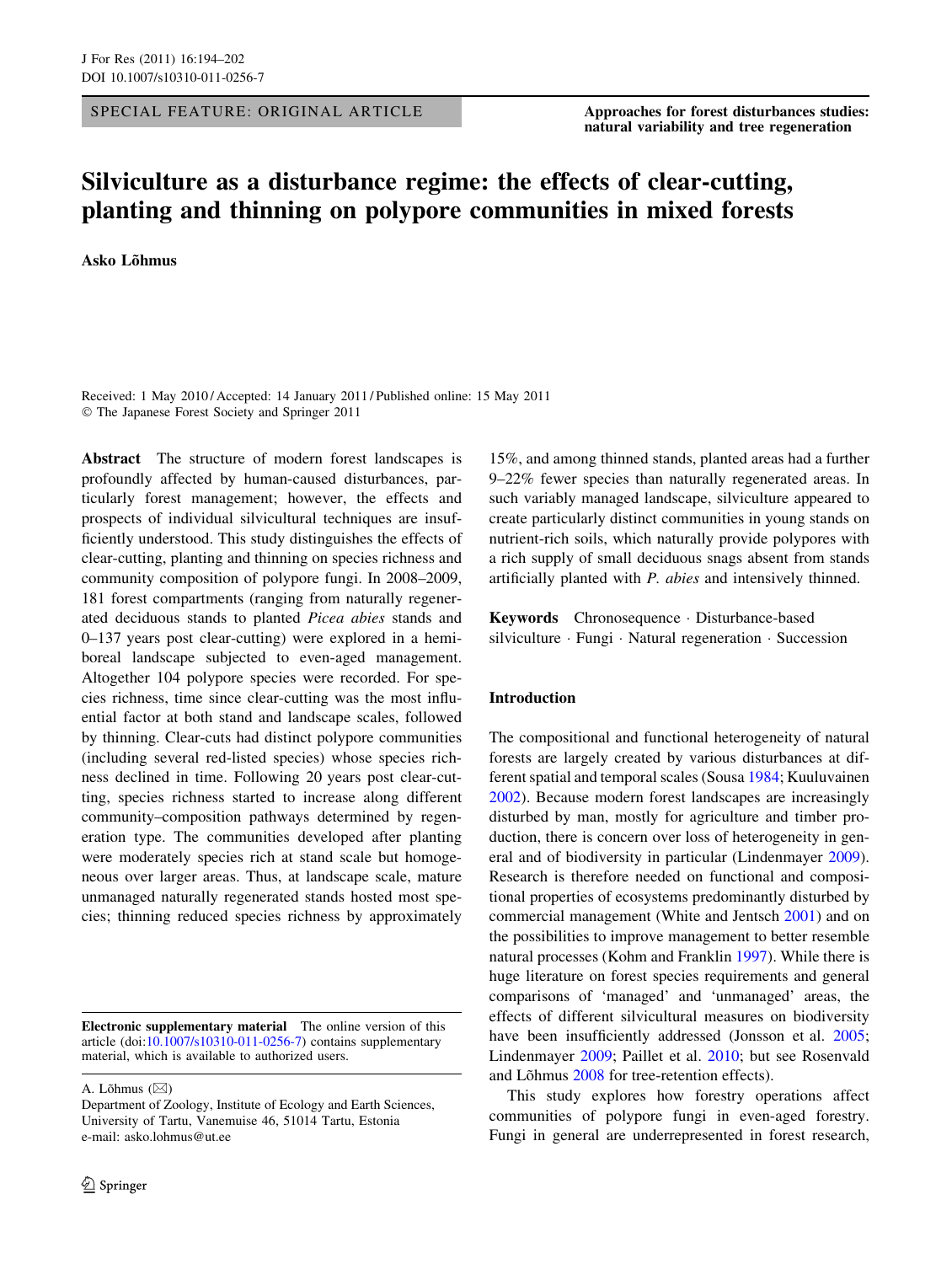although they are very diverse and play a prominent role in ecosystem functioning (e.g. Lonsdale et al. [2008\)](#page-9-0). Polypores comprise about 1200 species of basidiomycetes with distinct poroid fruit-bodies (Mueller et al. [2007\)](#page-9-0); most of them are wood-inhabiting and some are mycorrhizal. Thus, polypores can be affected by disturbances that change the composition and dynamics of forest trees, and many species have become threatened by loss of their specific hab-itats in intensively managed forests (Niemelä [2005\)](#page-9-0). Such disturbance dependency may be complex; for example, some parasitic polypores are able to kill trees themselves, while other species may require wood decayed by those particular or still other predecessor fungi (Niemelä et al. [1995;](#page-9-0) Stenlid et al. [2008\)](#page-9-0). Importantly for field studies, fruit-bodies of many polypores are well detectable and thus suitable for exploring management impacts at stand scale (Berglund et al. [2005;](#page-8-0) Lõhmus [2009\)](#page-8-0).

I use multivariate approaches to explicitly relate polypore community characteristics to three basic management techniques across a commercially managed landscape in Estonia, northern Europe: (1) clear-cutting, which produces chronosequences of even-aged stands; (2) artificial regeneration with a native conifer to replace natural regeneration of deciduous 'pioneer' species; and (3) thinning of young and mid-aged stands, and partial cutting and sanitary cutting (removal of dead and dying trees) in older stands. Previous chronosequence studies on polypores in dry boreal pine forests have demonstrated distinct communities in early-successional phase, and major effects of thinning and dead-tree removal later on (Sippola and Renvall [1999;](#page-9-0) Junninen et al. [2006\)](#page-8-0). My study complements that research by exploring nutrientrich mesic-to-wet lands further south where fires play a smaller role naturally and post-disturbance recovery is relatively rapid. I separate the effects of regeneration type, tree species diversity, timber-harvesting intensity and time. Considering previous work on wood-inhabiting fungi in closed-canopy stands (Bader et al. [1995;](#page-8-0) Heil-mann-Clausen et al. [2005](#page-8-0); Küffer and Senn-Irlet 2005), each of those expectably inter-correlated factors may affect polypore diversity, and may also lead to community differentiation according to the availability of natural versus man-made substrata (Müller et al. [2007](#page-9-0)).

The polypore community characteristics included are species richness, species composition and the number of red-listed species. Regarding community composition, I am most interested in the poorly known young stands, and the alternatives of natural versus artificial regeneration. Given the uniqueness of open early-successional and oldgrowth stages (Junninen et al. [2006](#page-8-0)), I ask whether some species are additionally confined to the stem-exclusion phase, which naturally contains much small-dimensioned deadwood because of the self-thinning processes.

#### Materials and methods

#### Study area

The study was carried out in eastern Estonia  $(58^{\circ}15^{\prime}N,$  $27^{\circ}24'E$ ) in a 4-km<sup>2</sup> forest landscape that was delineated using forest compartment borders and without prior knowledge on its fungal biota. Estonia is situated in the hemiboreal vegetation zone; mean air temperature is 17°C in July and  $-6.5^{\circ}$ C in January; average precipitation is 600–700 mm year<sup>-1</sup>.

Forest land (181 forest stands and cut areas) encompasses 94% of the study area, the rest being under small openings (roads, large ditches etc.), which were not explored. Typically of Estonian forests, the landscape is extensively drained and managed for timber using evenaged (clear-cutting based) systems, so that no natural streams or primaeval forests have been left but scattered old semi-natural stands of high conservation value still exist. All the stands originated from clear-cutting (no slash burning) and had been regenerated either naturally or planted in unscarified soil with Norway spruce (Picea abies), which seldom reaches upper canopy until the mature stage naturally. During the study, 19% of the forest land was clear-cut  $\leq 20$  years ago, 29% were young (21–40 years), 26% mid-aged (41–60 years) and 27% mature (61–100 years) stands. The area is managed by the Estonian State Forest Management Centre, certified according to the international Forest Stewardship Council scheme and ISO 14001 environmental management standard.

Three productive forest types dominate the area: typically naturally regenerated and deciduous-dominated stands of Filipendula (29% of forest land; mostly drained) and Aegopodium types (28%), and Norway spruce (Picea abies)-dominated or mixed stands of Oxalis-Myrtillus type (36%). The latter included most of the two artificial regeneration types—planted pure  $(\geq 80\%$  of stand composition) spruce stands and initially planted stands that had developed into mixed stands (25–75% spruce)—practised in the area (15% and 12% of forest land, respectively). Most stands had one tree layer, but 16 mid-aged or mature stands were two-storeyed and 16 clear-cuts were not yet regenerated. The area hosts 11 commercially valued tree species, the most common in the upper storey being P. abies (on average, 41% of stand volume), Betula spp. (35%), Alnus glutinosa (13%), Populus tremula (6%) and Fraxinus excelsior (4%). Where present, the lower storey mostly comprised P. abies, Tilia cordata and F. excelsior. My field categorization of thinning and sanitary-cutting intensity based on stumps and slash in young-to-mature stands revealed that 24% (by area) had received no such treatment and 17% had a few stumps only, while 52% were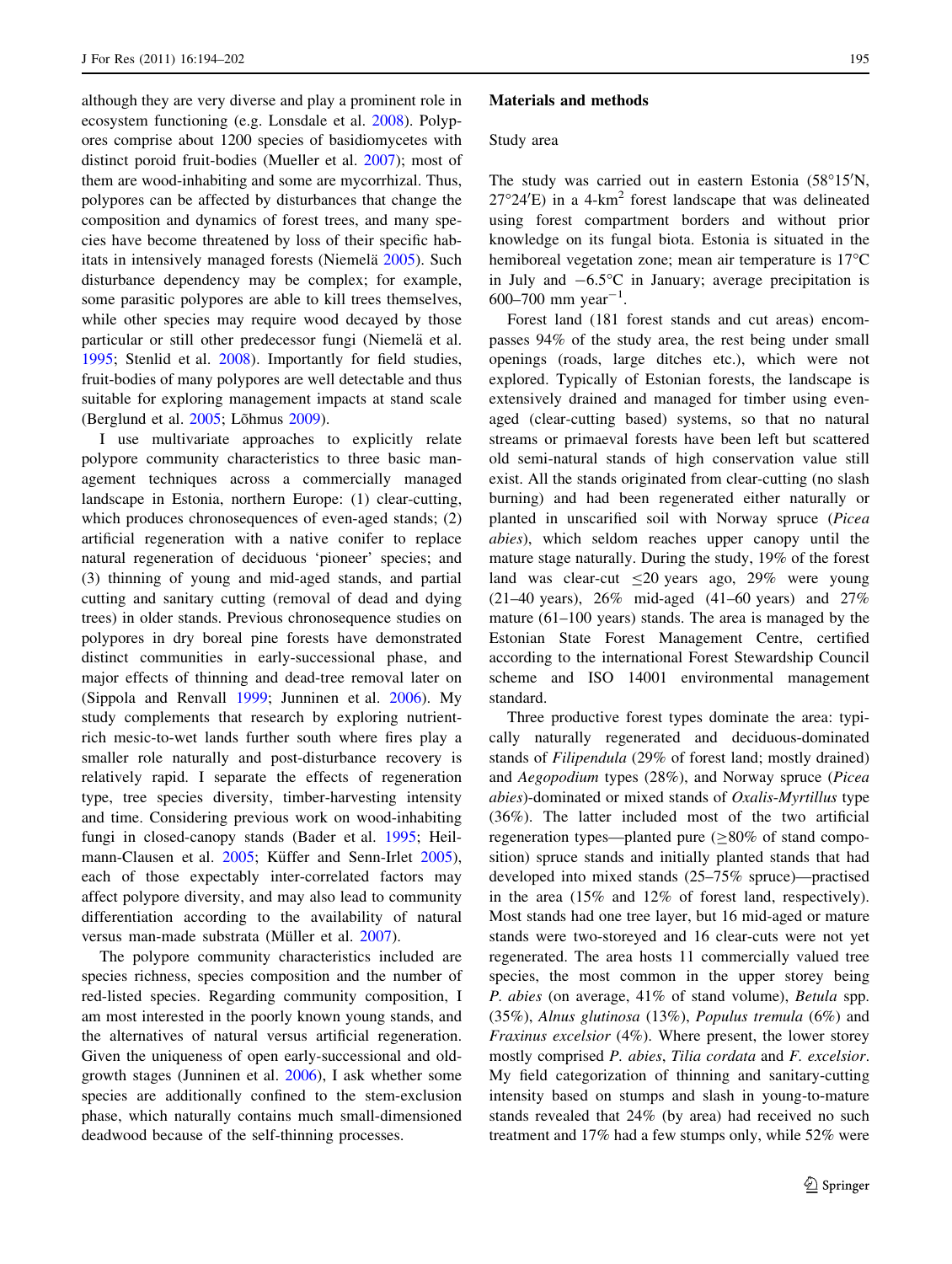<span id="page-3-0"></span>conventionally managed (most slash left) and 7% were intensively managed (most slash removed). Figure 1 indicates the total areas by age and management category; Lõhmus  $(2011)$  $(2011)$  presents a map of the study area.

#### Polypore survey and stand characterization

From September to November in 2008 and 2009, I surveyed each stand for fruit-bodies (sporocarps) of all polypore species. Survey time expenditure was adjusted first to stand area and then to substratum abundance (Fig. 2). The area-dependent time limits were set beforehand, and I carefully tried to avoid biased efforts towards 'better-



Fig. 1 Landscape-scale polypore richness in relation to the total area of stands of different management types (4 age classes, 3 regeneration types, 2 levels of thinning intensity). The dashed line represents a logarithmic relationship. Large symbols denote stands not thinned or having a few stumps only; *small symbols* are conventionally or intensively thinned stands. For clear-cuts (CC) only the incidence of regeneration is shown



Fig. 2 Survey time in relation to stand area in four stand-age categories.  $n = 181$  stands; linear function (*dashed line*) explains 78% of the total variation. Note the additional adjustment to substratum abundance, i.e. relatively shorter time expenditure in deadwood-poor young stands

looking' sites, such as older or better accessible stands. Based on my previous experience, I rapidly explored trunks and bases of live trees and deadwood items of all species, and repeatedly checked hand-samples of litter and moss in each stand, with the primary aim of finding most species and, secondarily, recording for each species the variety of its microhabitats (combinations of tree species, substratum type, decay stage and size category). For most species, one microhabitat type in one stand comprised one record, but rare and threatened species were also recorded at the accuracy of individual host trees. Dead fruit-bodies of perennial species were not considered. Most species were identified in the field, but difficult genera and species were collected and identified microscopically. The nomenclature follows Kotiranta et al. ([2009\)](#page-8-0).

Nine management-related environmental variables were estimated for each stand. Six variables were based on the database of the State Forest Management Service, but their estimates were critically evaluated in the field and a few minor corrections were made: (1) stand area (ha), (2) time since clear-cutting (TSC; years), (3) regeneration type (three categories; see above), (4) tree-species richness, (5) number of tree layers  $(0-2)$  and  $(6)$  proportion of Norway spruce in the stand. The estimates of tree-species richness are minima because, for technical reasons, only species reaching  $>5\%$  relative abundance in tree layer were registered, and Betula spp. and Salix spp. were treated at the generic level. In case of clear-cuts with no tree layer established, tree-species richness and spruce abundance refer to the pre-cut stand, because polypores inhabited the legacies only. For two-storey stands, the proportion of spruce was estimated as a weighted average (the 1st layer having double weight compared with the 2nd layer). Three characteristics were estimated in the field with supporting data from the State Forest Service: (7) intensity of thinnings and sanitary cuttings (four categories; see above), (8) time since last cutting operation (years) and (9) number of European aspen (Populus tremula) trees (diameter at breast height  $>10$  cm). Time since last cutting was roughly estimated according to the decay of slash, logs and stumps based on comparison with clear-cuts of known age, my previous experience, and literature. Since thinning residues become hardly detectable in about 20 years, I assigned a value of 25 years for all stands  $\geq$  25 years old having no visible residues. Aspen abundance was estimated for another study (Lõhmus  $2011$ ) but is included here given the significance of aspen for biodiversity.

There was expectably strong co-variation among several environmental variables. Notably, in 140 young-to-mature stands, higher thinning levels were accompanied with shorter time since the last cutting  $(r_s = -0.79, P < 0.001)$ , and both of those management indicators were less pronounced in more naturally regenerated stands (for thinning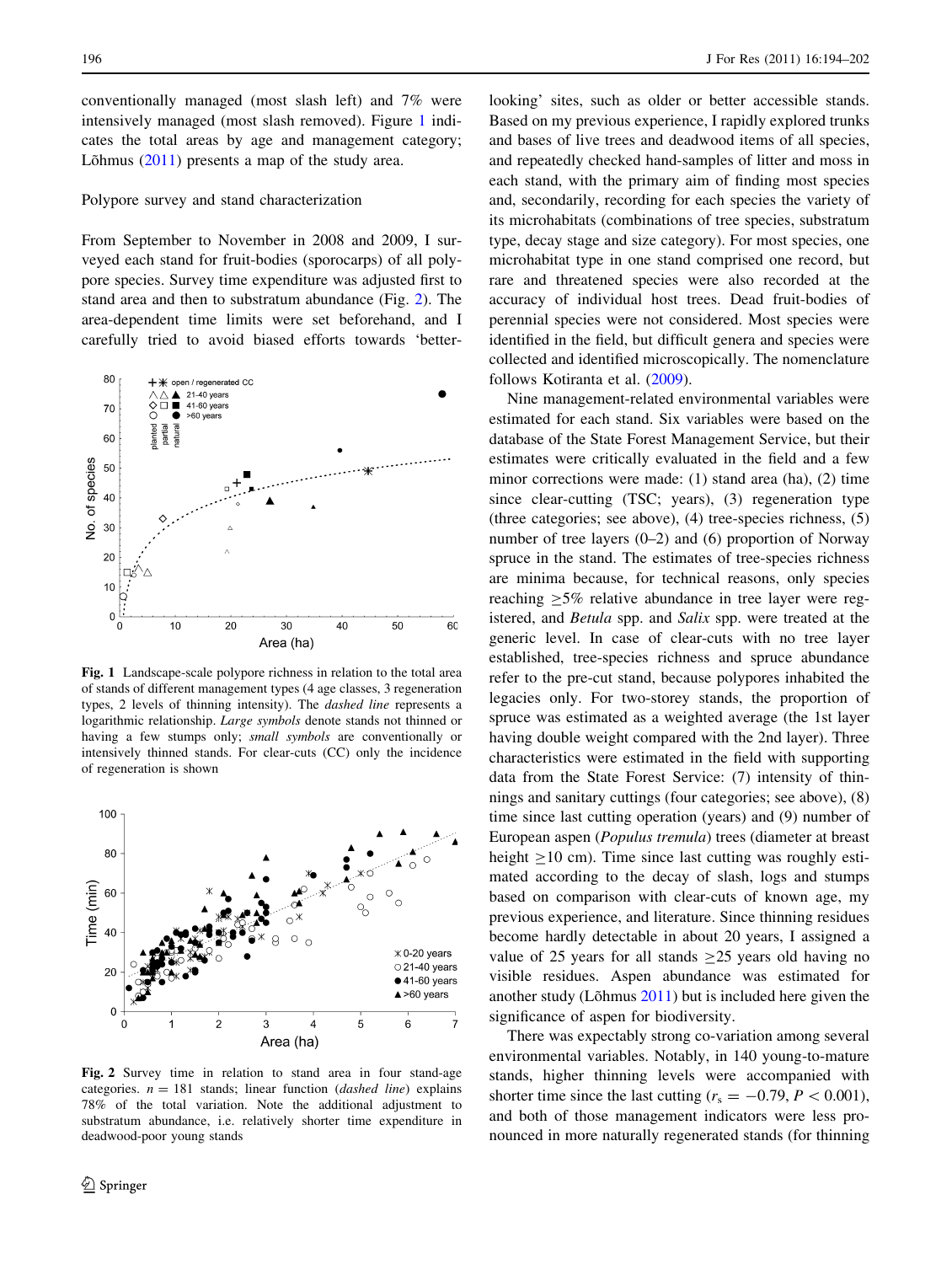<span id="page-4-0"></span>intensity:  $r_s = -0.26$ ,  $P \lt 0.001$ ; for time since cutting:  $r_s = 0.26$ ,  $P \lt 0.001$ ). Moreover, since spruce abundance was related to regeneration type by definition and older stands were more often naturally regenerated  $(r<sub>s</sub> = 0.34,$  $P < 0.001$ ), the proportion of spruce decreased ( $r_s =$  $-0.26$ ,  $P = 0.002$ ) and tree-species richness increased  $(r<sub>s</sub> = 0.49, P < 0.001)$  along stand age in the sample.

#### Data analyses

At the stand scale, I related the species richness of polypores to environmental variables using multifactor linear models (type III) where the survey time spent was included as a co-variate. Species richness of all polypores followed normal distribution and was analysed with general linear models (GLM); for the number of red-listed species (according to eBiodiversity [2010\)](#page-8-0), generalized linear models (GLZ) based on Poisson distribution and log link were used. In GLZ, factor significance was estimated using likelihood-ratio tests; category contrasts for significant categorical factors were further explored using Wald statistic. Clear-cuts were modelled separately from forest stands because some factors (regeneration type, no. of tree layers) were less relevant and TSC had a distinct effect there (see ''Results'' section). The contribution of thinning intensity was separately checked against reduced models comprising only significant factors, and its four initial categories were pooled into two. That was necessary because thinning intensity was largely redundant with time since last cutting (see above), and several of its combinations with regeneration type were absent from the sample. Analyses were performed using STATISTICA 9.1 software.

I compared polypore communities among eight types of stands using non-metric multidimensional scaling (NMS) with Sørensen distance as the measure of dissimilarity using PC-ORD version 5.10. The stand types included clear-cuts; naturally regenerated young, mid-aged and mature stands, as well as young and mid-aged stands containing  $\geq 80\%$  and 25–75% planted Norway spruce. The data comprised presence/absence of each species found more than twice in the landscape (78 species). To reduce random deviations caused by the sparse distribution of polypores, small stands were omitted or pooled together (in case of adjacent stands of similar type and management history), so that the analysis included 52 stands of 3.5–7.7 ha size. NMS analyses were run for 1–4-dimensional solutions (90 runs with real and 100 runs with randomized data). Stress reduction was determined after 200 iterations using Monte Carlo tests. Final three-dimensional stress value was acceptable (16;  $P \lt 0.01$ ). Quality of the data reduction and its distribution among the axes were calculated as coefficient of determination  $(r^2)$  between

distances in the ordination space and distances in the original space. Differences in species composition between stand types were tested using multi-response permutation procedures (MRPP; McCune and Grace [2002](#page-9-0)). For interpreting gradients in the ordination space, five continuous environmental variables (nos. 2, 4, 6, 8 and 9 above) were included and their  $r^2$  of the axes were calculated.

# Results

# Species richness

Altogether, 104 species of polypores were detected in the 181 stands. Of those, Phellinus cinereus and P. nigricans were both present (the former apparently more frequent), but they were treated collectively because of many specimens with intermediate characters. The three most common species (Fomitopsis pinicola, Fomes fomentarius and Trichaptum abietinum) occurred in more than 100 stands, while 16 species were found only in a single stand (see Electronic Supplementary Material).

At landscape scale, mature unmanaged naturally regenerated stands hosted most species both in absolute terms (75 species) and relative to area (Fig. [1\)](#page-3-0). Residuals of the species–area relationship (Fig. [1;](#page-3-0) only those stand types covering  $\geq$ 5 ha considered) indicated that conventionally or intensively thinned young and mature forests had, on average, 15% [ $\pm$ 4%; 95% confidence interval (CI)] fewer species than stands of comparable age and regeneration type with no or a few stumps only. Only a few comparisons for regeneration type could be made, but among thinned stands, young planted stands had 22%



Fig. 3 The number of polypore species found in post clear-cutting chronosequence of 181 stands. The regression lines (separate for clear-cuts and forests) are for illustrative purposes only (see Table [1](#page-5-0) for slopes in multifactor analyses)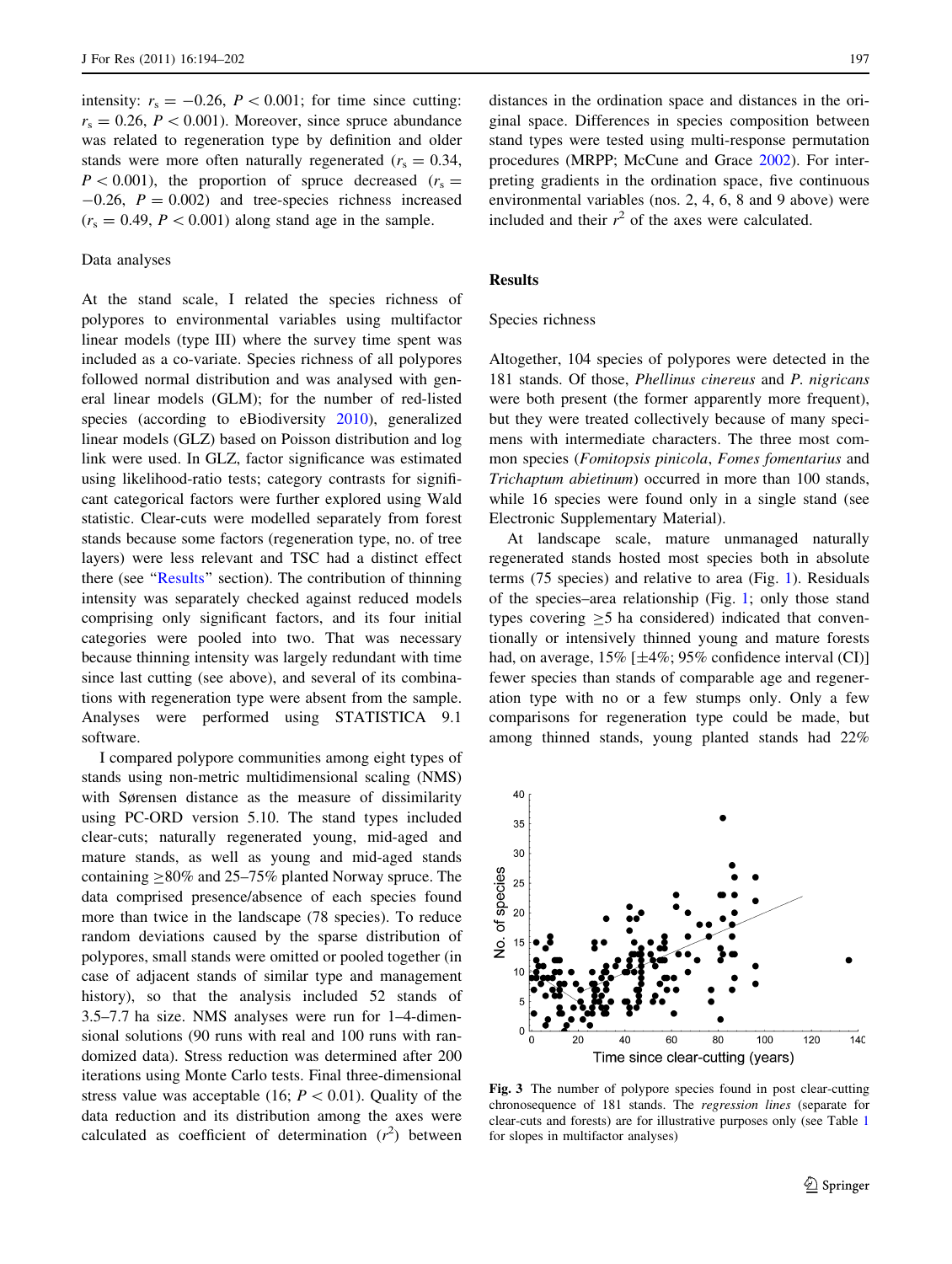<span id="page-5-0"></span>

| Table 1 GLM for species<br>richness of all polypores in<br>clear-cut and forest stands<br><sup>a</sup> Coefficients $(\pm SE)$ are shown<br>for significant variables only<br><i>n.a.</i> not applicable | Factors                               | Age class and model statistics      |                  |                          |                  |  |
|----------------------------------------------------------------------------------------------------------------------------------------------------------------------------------------------------------|---------------------------------------|-------------------------------------|------------------|--------------------------|------------------|--|
|                                                                                                                                                                                                          |                                       | Clear-cut $(\leq 20$ years)         |                  | Forests $(>20$ years)    |                  |  |
|                                                                                                                                                                                                          |                                       | Coefficient <sup>a</sup>            | $\boldsymbol{P}$ | Coefficient <sup>a</sup> | $\boldsymbol{P}$ |  |
|                                                                                                                                                                                                          | Survey duration (min)                 | $0.21 \pm 0.03$                     | < 0.001          | $0.22 \pm 0.02$          | < 0.001          |  |
|                                                                                                                                                                                                          | Time since clear-cutting (years)      | $-0.40 \pm 0.10$                    | < 0.001          | $0.12 \pm 0.01$          | < 0.001          |  |
|                                                                                                                                                                                                          | Time since cutting (years)            | $0.29 \pm 0.14$<br>$-0.34 \pm 0.10$ | 0.047            |                          |                  |  |
|                                                                                                                                                                                                          | No. of tree species                   |                                     | 0.304            |                          | 0.244            |  |
|                                                                                                                                                                                                          | Picea abies $(\%)$                    |                                     | 0.975            |                          | 0.332            |  |
|                                                                                                                                                                                                          | <i>Populus tremula</i> (no. of trees) |                                     | 0.007            |                          | 0.474            |  |
|                                                                                                                                                                                                          | No. of tree layers                    | n.a.                                | n.a.             |                          | 0.137            |  |
|                                                                                                                                                                                                          | Regeneration (3 types)                | n.a.                                | n.a.             |                          | 0.983            |  |
|                                                                                                                                                                                                          | Intercept                             |                                     | 0.340            |                          | 0.616            |  |

fewer species than naturally regenerated ones, while that difference was 9% in the mid-aged stage, and there were no consistent differences between partly planted and naturally regenerated stands.

At stand scale, TSC was the most important factor for species richness, followed by thinning. TSC significantly interacted with stand-age category (GLM:  $F_{3,172} = 2.7$ ,  $P = 0.047$ ) when both were included in the model; such effect appeared because during the clear-cut phase species richness declined while it increased afterwards (Fig. [3](#page-4-0); Table 1). In clear-cuts, polypore richness was lower in sites with more live aspens and shortly after the first thinning. In forests, no other factor contributed to TSC in the simple full model (Table 1), but a negative effect of thinning appeared after non-significant terms were removed from the model [GLZ, coefficient for moderate-to-intensive thinning =  $-0.63$ , standard error (SE) = 0.27, P = 0.023].

# Species composition

NMS produced a 3-dimensional ordination space that described 86% of the variation in polypore community composition and included four patterns (Fig. [4\)](#page-6-0):

1. Mature naturally regenerated stands had a central position in the ordination space. Coarse lying deadwood was the most frequent substratum in these stands, and polypores often grew on live trees (Table [2\)](#page-7-0). Such stands had 14 rare species not found elsewhere and many frequent characteristic species  $(>50\%$  records; see Electronic Supplementary Material), such as some parasites of old deciduous trees (Inonotus obliquus, Phellinus alni, P. cinereus and P. tremulae), followerspecies of other polypores (Gloeoporus dichrous and Pycnoporellus fulgens) and species of lying deciduous deadwood (Hyphodontia radula and Rigidoporus crocatus). Compared with younger naturally regenerated stands, mature stands did not differ significantly from mid-aged forests (MRPP test:  $P = 0.38$ ), but contrasts were evident between mature and young stands  $(A = 0.19; P < 0.001)$  and young and mid-aged stands  $(A = 0.09; P = 0.026);$ 

- 2. Clear-cutting produced communities different from any other  $(A = 0.13$  and  $P = 0.027$  for partially planted young stands;  $A = 0.19{\text -}0.31$  and  $P < 0.01$ for other comparisons), separated by axis 1 related to TSC (Fig. [4a](#page-6-0)). Stumps became the most important substratum type (Table [2](#page-7-0)), and some whole polypore genera (Antrodiella, Postia, Phellinus and Steccherinum) almost disappeared. Characteristic species included Trametes hirsuta, Lenzites betulinus and Funalia trogii mostly on lying deadwood in open clear-cuts, Gloeophyllum odoratum and Ganoderma lucidum on decayed stumps and Physisporinus sanguinolentus and Porotheleum fimbriatum on decayed wood in regenerated sites;
- 3. Planting of spruce resulted in communities distinct from those in naturally regenerated young stands  $(A = 0.14{\text{-}}0.20; P < 0.010$  for both pure and partial cultures), which were rich in deciduous tree species and received less thinning (axis 3). In the mid-aged stage, only pure planted stands still differed from those naturally regenerated ( $A = 0.25$ ;  $P = 0.016$ ). A characteristic of naturally regenerated stands was the importance of standing dead trees for polypores (Table [2](#page-7-0)), which was also the main substratum for Daedaleopsis confragosa—the only species mostly confined to young stands—and for Dichomitus campestris found in stands 37–47 years old. Landscapescale benefits of planting for spruce-inhabiting species were minor: only Skeletocutis carneogrisea regularly occurred in planted, but not naturally regenerated, young stands; no such species were detected in midaged stands;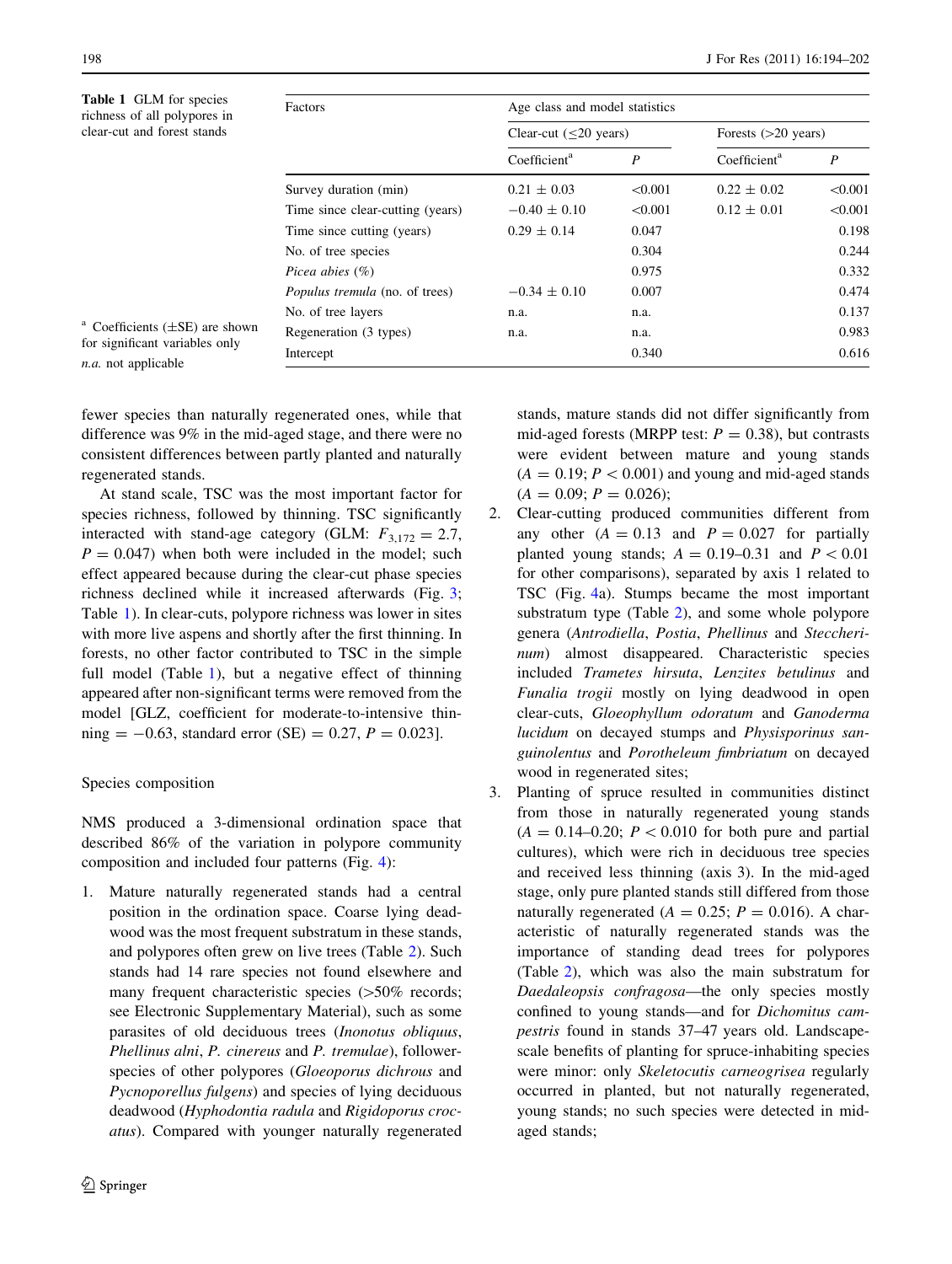<span id="page-6-0"></span>

Fig. 4 Two-dimensional NMS-ordination plots of polypore communities in 52 stands of eight types. The three axes together describe 86% of variation in community composition (axis 1, 26%; axis 2, 32%; axis 3, 28%); environmental gradients are depicted as lines proportional in length to their co-variation with the axes (those with  $r^2 \geq 0.2$  shown). 'Natural' refers to fully natural regeneration, 'planted' stands contain  $\geq 80\%$  and 'partial' stands 25–75% planted Norway spruce; stand age is categorized using 20-year intervals

4. Axis 2 was not related to any measured variable (Fig. 4b). It distinguished two types of young stands: semi-open areas, characteristically hosting Gloeophyllum odoratum and Ganoderma spp. on old cut stumps (high values), from thinned stands with species inhabiting fine woody debris (Inonotus radiatus, Antrodiella serpula) and logging slash (Gloeophyllum sepiarium).

### Red-listed species

Altogether, 8 nationally red-listed species were recorded in 40 (22%) stands. Of those, Ganoderma lucidum, Physisporinus sanguinolentus and Funalia trogii were frequent in clear-cuts, and the two former species also inhabited planted spruce stands. Five other red-listed species were confined to naturally regenerated mature stands; of those Rigidoporus crocatus was frequent (notably on downed Alnus glutinosa trunks) and Fomitopsis rosea, Phellinus nigrolimitatus, Protomerulius caryae and Steccherinum pseudozilingianum were rare (see Electronic Supplementary Material).

Up to three red-listed species were found in a stand, depending on age category (GLZ:  $\chi_3^2 = 26.9$ ,  $P < 0.001$ ). Compared with mature stands, there were fewer such species in young (Wald's test:  $P = 0.042$ ) and mid-aged stands ( $P = 0.036$ ) but more in clear-cuts ( $P < 0.001$ ), where three species regularly occurred (see above). No other factor significantly contributed in clear-cuts. In forests, the result of the age-class analysis was mirrored as a positive effect of TSC (GLZ:  $\chi_1^2 = 9.6$ ,  $P = 0.002$ ); five other continuous variables were not significant. When added to the reduced model comprising survey time and TSC, incidence of moderate-to-intensive thinning was related to lower number of red-listed species ( $\chi_1^2 = 4.7$ ,  $P = 0.031$ .

# Discussion

In even-aged forestry, silvicultural treatments form complexes and follow spatial patterns determined by planning, land productivity, site accessibility and economic history. Therefore, at least in northern Europe, different treatments co-vary at scales ranging from individual stands (Kohv and Liira [2005](#page-8-0)) to their mosaics (Rosenvald and Lõhmus [2003\)](#page-9-0) and whole regions (Angelstam et al. [2004\)](#page-8-0). Consequently, their effects on biodiversity also co-occur and are difficult to separate, which has attracted researchers to integrate treatments into general 'management intensity' indices in field studies. However, my study clearly indicates that the effects are actually distinct and, by pooling them, crucial information for practical recommendations will be lost.

The main findings regarding clear-cutting were (1) a non-linear relationship between polypore species richness and time since harvesting, and (2) distinct and relatively species-rich early successional communities, which—similarly to those in boreal pine forests (Sippola and Renvall [1999](#page-9-0); Junninen et al. [2006](#page-8-0))—also hosted red-listed species. Of various factors that may account for the latter (see also Junninen et al. [2006](#page-8-0)) two merit attention here. First, cut stumps hosted taxa (Ganoderma species, Gloeophyllum odoratum and Climacocystis borealis), which in natural forests typically fruit on natural stumps and tip-up mounds of windthrown trees. Probably that effect was seen on axis 2 of community ordination. Those species may be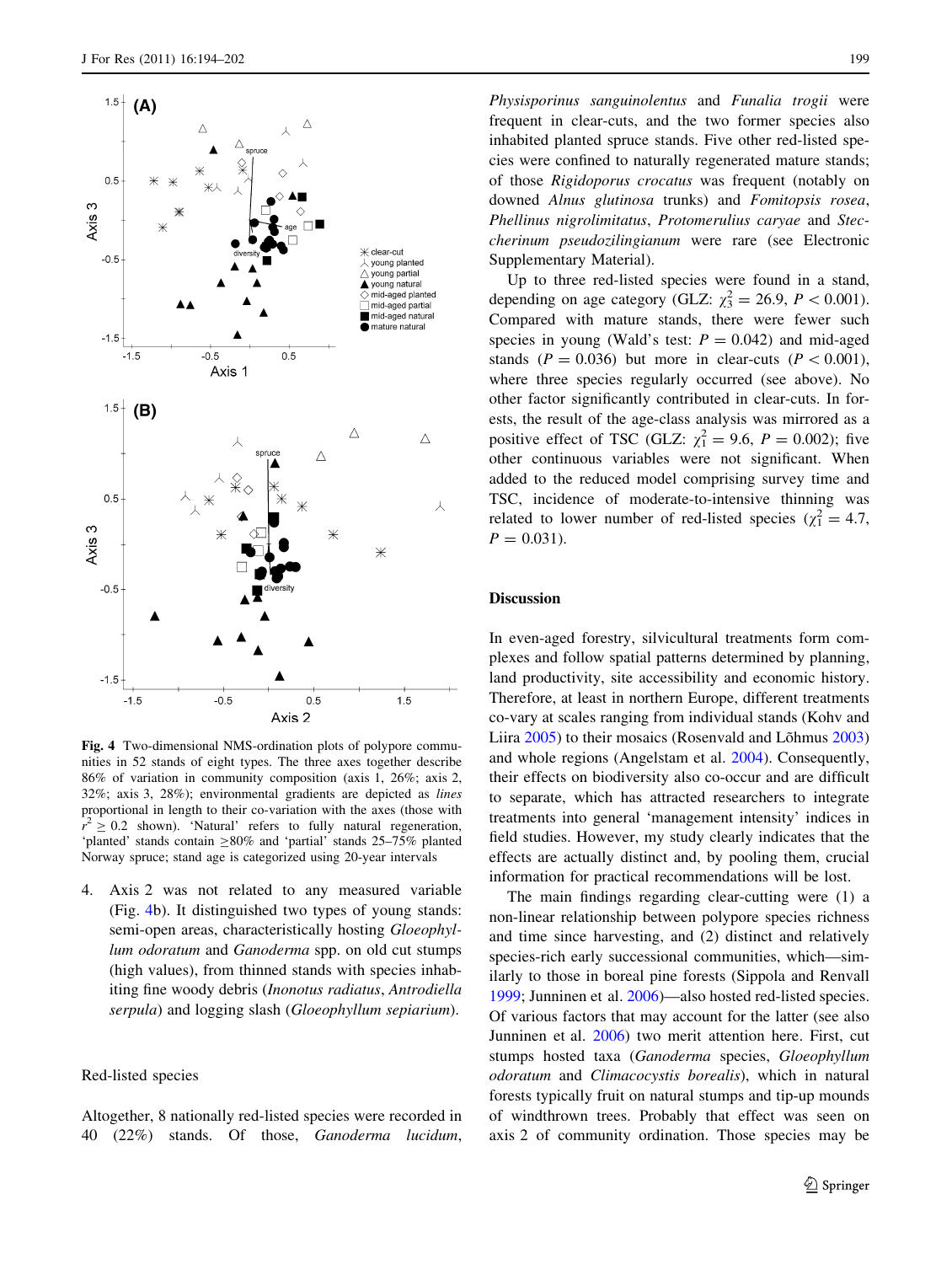| Age (years) | Origin         | Natural substrata <sup>a</sup> |       |                  | Artificial substrata |          |                  | $\boldsymbol{n}$ |      |
|-------------|----------------|--------------------------------|-------|------------------|----------------------|----------|------------------|------------------|------|
|             |                | Live tree                      | Snagb | CWD <sup>c</sup> | FWD <sup>c</sup>     | Stump    | CWD <sup>c</sup> | FWD <sup>c</sup> |      |
| $\leq$ 20   |                | 9                              | 6     | 15               | 6                    | 37       | 10               | 16               | 592  |
| $21 - 40$   | Planted        | 3                              | 12    | 25               | 23                   | 11       | 9                | 19               | 102  |
|             | Partly planted | 5                              | 14    | 21               | 5                    | 17       | 11               | 28               | 109  |
|             | Natural        | 8                              | 38    | 15               | 19                   | 7        | 4                | 8                | 322  |
| $41 - 60$   | Planted        | $\overline{c}$                 | 13    | 22               | 20                   | 11       | 12               | 19               | 365  |
|             | Partly planted | 4                              | 14    | 24               | 15                   | 9        | 15               | 16               | 249  |
|             | Natural        | 12                             | 26    | 24               | 21                   | 5        | 5                | 7                | 500  |
| >60         | Planted        | 8                              | 20    | 58               | 8                    | $\Omega$ | 3                | 2                | 50   |
|             | Natural        | 19                             | 18    | 40               | 14                   | 3        | 4                | 2                | 1269 |
| Total       |                | 12                             | 18    | 28               | 15                   | 11       | 7                | 9                | 3558 |

<span id="page-7-0"></span>Table 2 Distribution (%) of polypore records among substrata in stands of different age and origin

<sup>a</sup> Not shown: 34 records on tip-up mounds of windthrows

<sup>b</sup> Standing dead trees and natural stumps

<sup>c</sup> Lying deadwood: <10 cm (fine woody debris, FWD) or  $\geq$ 10 cm in diameter (coarse woody debris, CWD)

vulnerable to extensive stump harvesting for biofuel in areas with few natural forests left. However, some of them apparently cause root- or butt-rot of live trees, so foresters may even find those declines desirable for timber production (Walmsley and Godbold [2010](#page-9-0)). Secondly, clear-cuts have deadwood of late-successional tree species (spruce, some broad-leaved trees) from the preceding mature stands in open conditions. Such deadwood is absent in the following young stands, which could explain the position of clear-cut communities on axis 3. It may also partly explain why the polypores considered characteristic of pine clearcuts in Finland were non-pine species (see Junninen et al. [2006\)](#page-8-0) that appeared widely distributed among stand ages in the mixed and planted stands of my study area.

The abundance of coarse woody debris is a major factor for the diversity of wood-inhabiting basidiomycetes (Stenlid et al. [2008\)](#page-9-0), and it has similar U-shaped dynamics along clear-cutting chronosequence (Lõhmus et al. [2005](#page-9-0); Ekbom et al. [2006](#page-8-0)) as I found for polypore richness. However, the post-harvesting decline of deadwood lasts until the mid-aged stage when half of large lying trunks may still be the legacies of previous stand in mixed hemiboreal forests (Lõhmus and Lõhmus [2005](#page-9-0)), while polypore richness reached its minimum much earlier (Fig. [3](#page-4-0)). Hence, the latter probably resulted from a complex of effects, such as passing the most favourable intermediate decay stages of coarse woody debris (see Ekbom et al. [2006](#page-8-0) for a similar situation with bark microhabitat), loss of logging slash (probably contributing to diversity in clear-cuts; Junninen et al. [2006\)](#page-8-0) and the appearance of new fine woody debris in young stands.

Polypore communities in young stands were the most variable, spanning across the whole ordination space and, despite similar stand-scale species richness, most clearly illustrating the divergence of community development and reduction of landscape-scale species richness caused by artificial planting. The effects of tree-species composition are expected given the host specificity of many polypores. However, there seemed to be also an interaction with stand age—the communities of partly planted stands converged through stand development (Fig. [4](#page-6-0)), which resembles observations on birds (Baguette et al. [1994\)](#page-8-0) and bryophytes (Ross-Davis and Frego [2002](#page-9-0)) in similar landscape mosaics. Altogether, the variation in community composition explained by planting (axis 3) was as large as that of stand age (axis 1), and deadwood supply was the most likely proximate cause for both (planted spruce stands are structurally distinct from mixed stands; Lõhmus et al. [2005](#page-9-0)). Note that, although Norway spruce is a long-term native species in Estonia (Niinemets and Saarse [2009\)](#page-9-0), its planting affected fungi rather similarly to where it is an exotic species (e.g. Küffer and Senn-Irlet [2005;](#page-8-0) Quine and Humphrey [2010](#page-9-0)).

The value of young naturally regenerated deciduous stands for fungi is insufficiently known (Nordén et al. [2004](#page-9-0)). However, at substratum level, both the distinction between coniferous versus deciduous wood and among small fractions of woody debris (Küffer et al. [2008](#page-8-0)) as well as the diversity of deciduous trees (Heilmann-Clausen et al. [2005](#page-8-0); Küffer and Senn-Irlet [2005\)](#page-8-0) are fundamental. The typical supply of small snags in such stands is an important foraging ground for woodpeckers (Lõhmus et al. [2010](#page-9-0)), which are known to disperse fungi (Farris et al. [2004](#page-8-0)), and deadwood produced by self-thinning may have distinct biota (Lindhe et al. [2004](#page-8-0)). Hence, young stands probably have not only distinct communities but also adapted species, such as D. confragosa and D. campestris in this study. Note that post-clear-cutting thickets lack the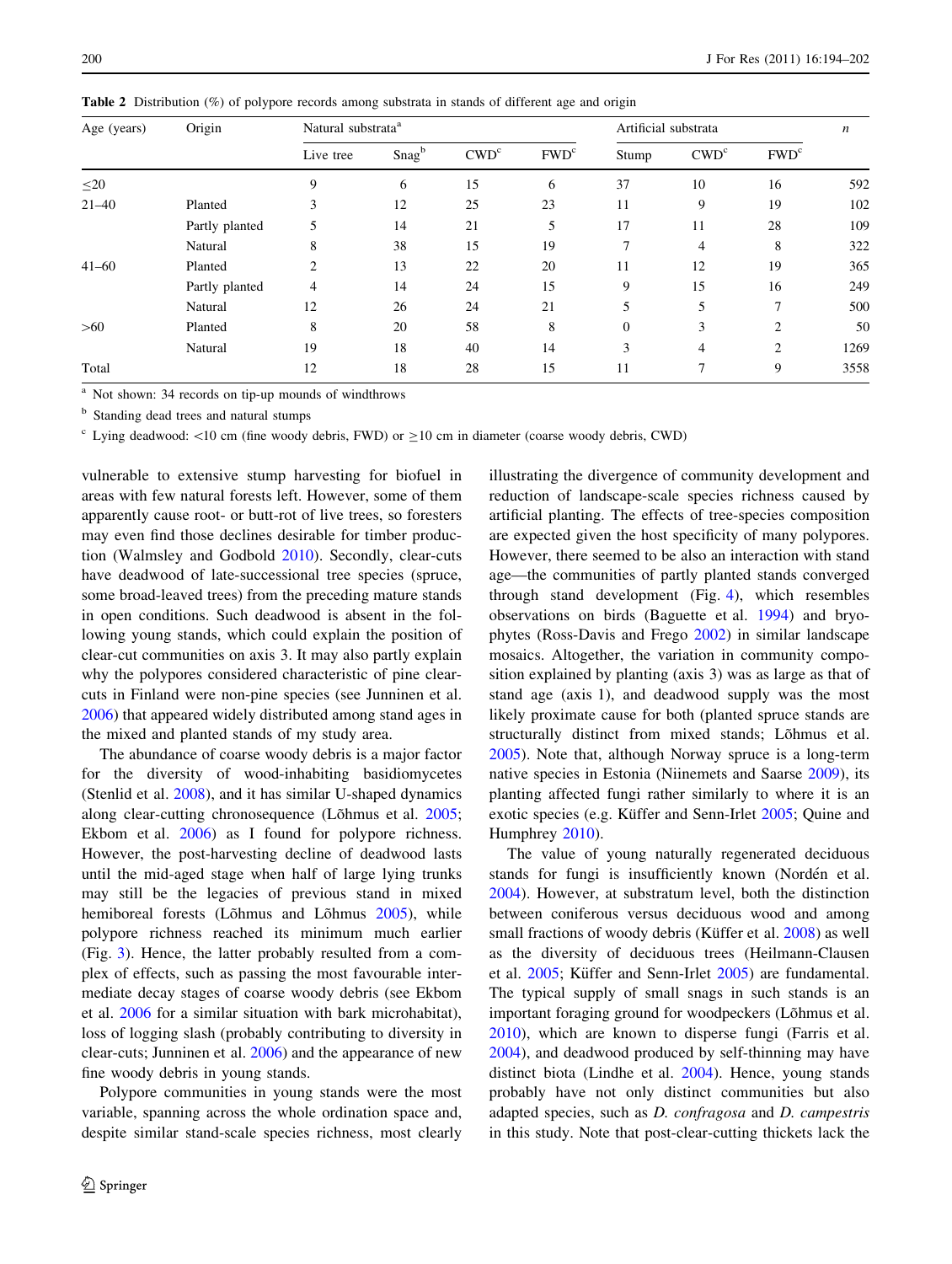<span id="page-8-0"></span>abundant supply of large lying trunks of early decay, which appear after wildfires (e.g. Brassard and Chen 2008) and host the greatest variety of wood-inhabiting organisms (Jonsson et al. 2005). Such impoverishment certainly contributed to the scarcity of polypores, including red-listed and specific species, in young stands (see Junninen et al. 2006 for such effect in pine forests). Studies on treeretention practices should address whether that effect could be mitigated, but a result difficult to explain was the negative relationship between polypore species richness and abundance of aspen in clear-cut areas (cf. Junninen et al. 2007), and the lack of any effect of aspen in forests. Possibly, aspen-rich stands lacked some other important deciduous tree species or conditions.

Concurring with previous studies (Küffer and Senn-Irlet 2005; Junninen et al. 2006; Müller et al. [2007;](#page-9-0) Stenlid et al. [2008](#page-9-0)), thinning showed contrasting effects on polypore communities. First, it provided fungi in closed-canopy stands with new slash (negative values of axis 2) and cut stumps preferentially occupied, for example, by Skeletocutis amorpha and Postia stiptica (see Electronic Supplementary Material). Possibly, the positive effect of time since thinning in clear-cuts also referred to lagged colonization of slash by polypores. However, those effects were overridden by negative impacts at both stand and landscape scales, which probably included mostly removal of dying and dead trees and destruction of lying deadwood.

To summarize, even-aged silviculture creates habitats such as open early-successional and naturally regenerated young stands, which add to the well-known value of old forests for polypore fungi. However, those values may be lost through artificial planting of conifers and intensive thinning, and young planted spruce stands are apparently among the most distinct anthropogenic communities in hemiboreal forest landscapes. Hence, to sustain polypore richness at landscape scale, silvicultural disturbances should be well planned to leave sufficient areas for natural regeneration, retain variability in stands during thinnings and complement commercial landscapes with sufficiently large, protected old-growth forests.

Acknowledgments I thank Piret Lõhmus for help with PC-ORD. Kaisa Junninen and an anonymous referee constructively commented on the manuscript. The research was supported by the Estonian Science Foundation (grant 7402), the State Forest Management Centre, the Estonian Ministry of Education and Science (project SF0180012s09) and the European Union through the European Regional Development Fund (Centre of Excellence FIBIR).

# References

Angelstam P, Boutin S, Schmiegelow F, Villard MA, Drapeau P, Host G, Innes J, Isachenko G, Kuuluvainen T, Mönkkönen M, Niemela¨ J, Niemi G, Roberge JM, Spence J, Stone D (2004) Targets for boreal forest biodiversity conservation—a rationale for macroecological research and adaptive management. Ecol Bull 51:487–509

- Bader P, Jansson S, Jonsson BG (1995) Wood-inhabiting fungi and substratum decline in selectively logged boreal spruce forests. Biol Conserv 72:355–362
- Baguette M, Deceuninck B, Muller Y (1994) Effect of spruce afforestation on bird community dynamics in a native broadleaved forest area. Acta Oecol 15:275–288
- Berglund H, Edman M, Ericson L (2005) Temporal variation of wood-fungi diversity in boreal old-growth forests: implications for monitoring. Ecol Appl 15:970–982
- Brassard BW, Chen HYH (2008) Effects of forest type and disturbance on diversity of coarse woody debris in boreal forest. Ecosystems 11:1078–1090
- eBiodiversity (2010) Estonian Red List of threatened species. <http://elurikkus.ut.ee/prmt.php?lang=eng> (Accessed 26 April 2010)
- Ekbom BL, Schroeder M, Larsson S (2006) Stand specific occurrence of coarse woody debris in a managed boreal forest landscape in central Sweden. For Ecol Manag 221:2–12
- Farris KL, Huss MJ, Zack S (2004) The role of foraging woodpeckers in the decomposition of ponderosa pine snags. Condor 106: 50–59
- Heilmann-Clausen J, Aude E, Christensen M (2005) Cryptogam communities on decaying deciduous wood–does tree species diversity matter? Biodivers Conserv 14:2061–2078
- Jonsson BG, Kruys N, Ranius T (2005) Ecology of species living on dead wood—lessons for dead wood management. Silva Fenn 39:289–309
- Junninen K, Similä M, Kouki J, Kotiranta H (2006) Assemblages of wood-inhabiting fungi along the gradients of succession and naturalness in boreal pine-dominated forests in Fennoscandia. Ecography 29:75–83
- Junninen K, Penttila¨ R, Martikainen P (2007) Fallen retention aspen trees on clear-cuts can be important habitats for red-listed polypores: a case study in Finland. Biodivers Conserv 16:475–490
- Kohm KA, Franklin JF (eds) (1997) Creating a forestry for the 21st century: the science of ecosystem management. Island Press, Washington
- Kohv K, Liira J (2005) Anthropogenic effects on vegetation structure of the boreal forest in Estonia. Scand J Forest Res 20:122–134
- Kotiranta H, Saarenoksa R, Kytövuori I (2009) Aphyllophoroid fungi of Finland. A check-list with ecology, distribution, and threat categories. Norrlinia 19:1–223
- Küffer N, Senn-Irlet B (2005) Influence of forest management on the species richness and composition of wood-inhabiting basidiomycetes in Swiss forests. Biodivers Conserv 14:2419–2435
- Küffer N, Gillet F, Senn-Irlet B, Aragno M, Job D (2008) Ecological determinants of fungal diversity on dead wood in European forests. Fungal Divers 30:83–95
- Kuuluvainen T (2002) Natural variability of forests as a reference for restoring and managing biological diversity in boreal Fennoscandia. Silva Fenn 36:97–125
- Lindenmayer DB (2009) Forest wildlife management and conservation. Ann NY Acad Sci 1162:284–310
- Lindhe A, Asenblad N, Toresson  $HG$  (2004) Cut logs and high stumps of spruce, birch, aspen and oak—nine years of saproxylic fungi succession. Biol Conserv 119:443–454
- Lõhmus A (2009) Factors of species-specific detectability in conservation assessments of poorly studied taxa: the case of polypore fungi. Biol Conserv 142:2792–2796
- Lõhmus A (2011) Aspen-inhabiting Aphyllophoroid fungi in a managed forest landscape in Estonia. Scand J Forest Res (in press)